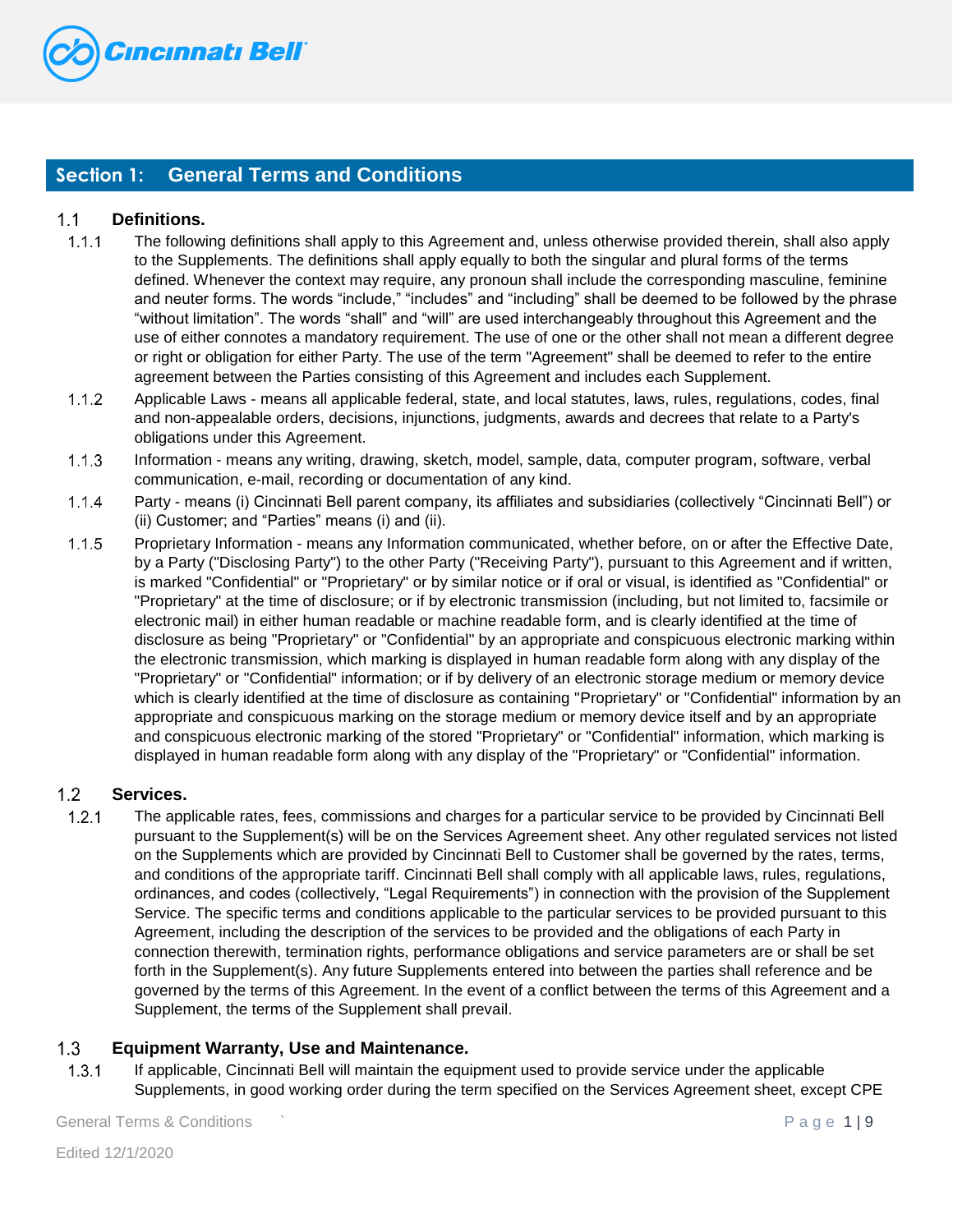

provided as part of any Ethernet service, subject to the exclusions set forth under Section four (4) entitled Warranty Exclusions. Customer will permit Cincinnati Bell access to equipment on Customer's premises used to provide service hereunder and Cincinnati Bell will comply with the Customer's security and safety regulations at Customer's site. Repair parts or replacement parts may be new, remanufactured or refurbished at the discretion of Cincinnati Bell. Customer will not make any modifications to the equipment used to provide service hereunder without the written permission of Cincinnati Bell and will pay the cost of any repairs necessitated by unauthorized work.

## $1.4$ **Warranty Exclusions.**

- $1.4.1$ The warranties provided under Section three (3) do not cover services required to repair damages, malfunctions or failures caused by: (a) Customer's failure to follow Cincinnati Bell's written operation or maintenance instructions provided to Customer; (b) Customer's unauthorized repair, modifications or relocation of equipment used to provide services hereunder, or attachment to such equipment of non-Cincinnati Bell equipment; and (c) abuse, misuse or negligent acts. Cincinnati Bell may perform services in such instances on a time and materials or contract basis.
- $1.4.2$ Cincinnati Bell will not be liable to Customer or third parties for any claims, loss or expense of any kind or nature caused directly or indirectly by: (i) interruption or loss of use or loss of business; or (ii) any consequential, indirect, special or incidental damages suffered by Customer or third parties whatsoever.
- $1.4.3$ Except as specified herein and any supplements, Cincinnati Bell, its subcontractors and suppliers (except as expressed in writing by them) make no warranties, express or implied, and specifically disclaim any warranty or merchantability of fitness for a particular purpose.

#### $1.5$ **Title or Risk of Loss of Equipment.**

- $1.5.1$ For equipment sold to Customer and installed by Cincinnati Bell, title shall pass to Customer on the In-Service Date. Risk of loss shall pass at the time of delivery.
- $1.5.2$ For all other equipment used in the provision of services under any of the Supplements, title shall remain solely with Cincinnati Bell, whether or not attached to or embedded in realty, unless otherwise agreed to in writing by the parties. Cincinnati Bell will bear the risk of loss or damage to the equipment used in the provision of service, except that Customer will be liable to Cincinnati Bell for the cost of repair or replacement of equipment lost or damaged as a result of Customer's negligence, intentional acts, unauthorized installation or maintenance or other causes within the control of Customer, its employees, agents or subcontractors.

#### $1.6<sup>1</sup>$ **Governing Law.**

 $1.6.1$ This Agreement shall be deemed to be a contract made under the laws of the State of Ohio, and the internal laws of such state shall govern the construction, interpretation and performance of this Agreement, without reference to conflicts of law provisions. Any legal action arising under this Agreement must be filed (and thereafter maintained) in a state or federal court located in Hamilton County, Ohio within two (2) years after the cause of action arises.

## $1.7$ **Confidential Information.**

 $1.7.1$ During the term of this Agreement and for two years thereafter, neither Party shall disclose any terms or pricing contained in this Agreement or any confidential information disclosed by the other Party. Confidential information shall remain the property of the disclosing Party and shall be labeled as either "Confidential" or "Proprietary".

#### $1.8$ **Resolution of Disputes.**

 $1.8.1$ The Parties will attempt in good faith to resolve any controversy or claim arising out of or relating to this Agreement promptly through discussions between themselves at the operational level. In the event a resolution cannot be reached at the operational level, the disputing Party shall give the other Party written notice of the

General Terms & Conditions ` P a g e 2 | 9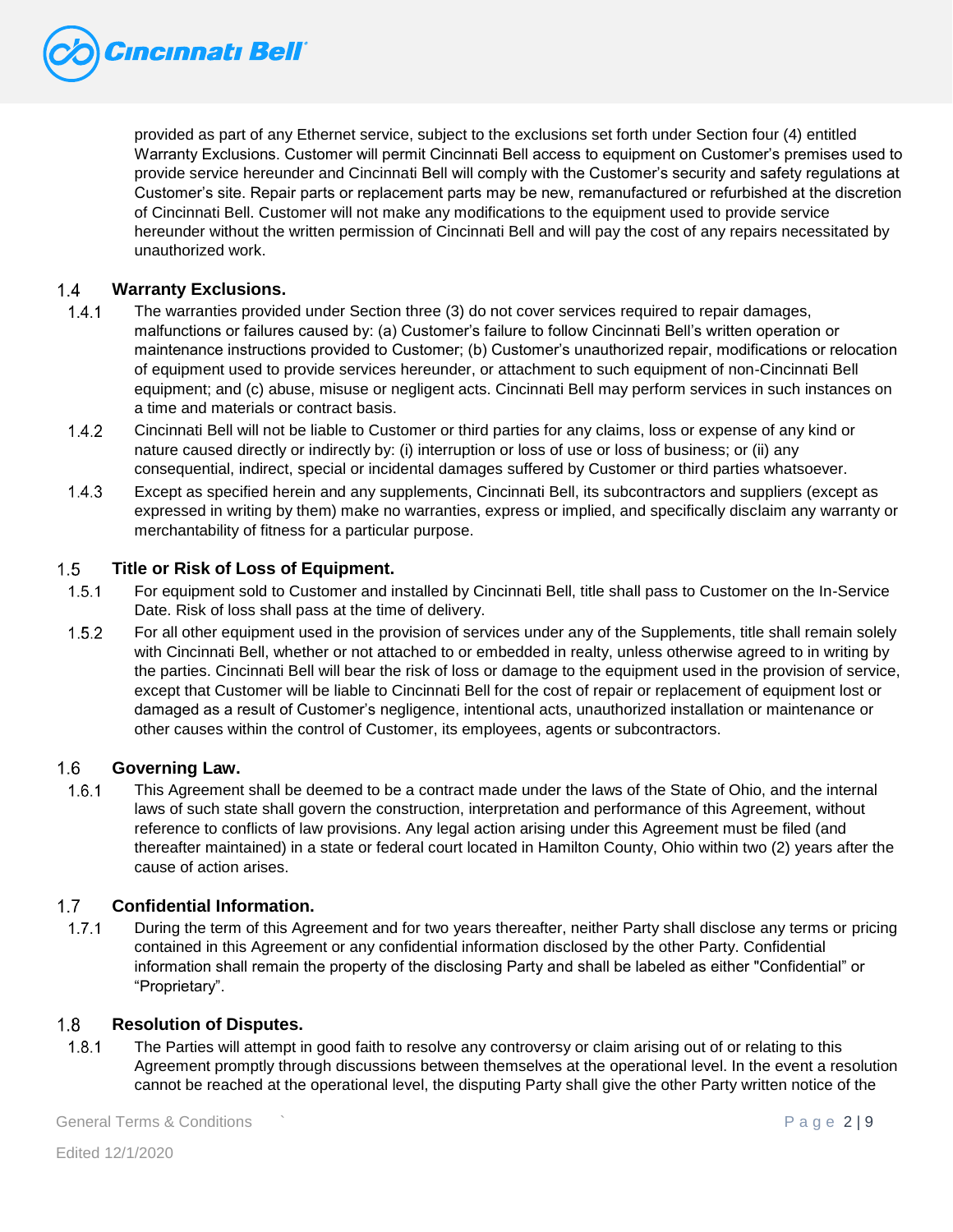

dispute and such controversy or claim shall be negotiated between appointed counsel or senior executives of the Parties who have authority to settle the controversy. If the Parties fail to resolve such controversy or claim within thirty (30) days of the disputing Party's notice, either Party may seek arbitration as set forth below.

- $1.8.2$ Any controversy or claim arising out of or relating to this Agreement, or a breach of this Agreement, shall be finally settled by arbitration in Cincinnati, Ohio and shall be resolved under the laws of the State of Ohio without regard to choice of law provisions. The arbitration shall be conducted before a single arbitrator in accordance with the commercial rules and practices of the American Arbitration Association then in effect.
- $1.8.3$ The arbitrator shall have the power to order specific performance if requested. Any award, order, or judgment pursuant to such arbitration shall be deemed final and binding and may be enforced in any court of competent jurisdiction. The Parties agree that the arbitrator shall have no power or authority to make awards or issue orders of any kind except as expressly permitted by this Agreement, and in no event shall the arbitrator have the authority to make any award that provides for punitive or exemplary damages. All such arbitration proceedings shall be conducted on a confidential basis. The arbitrator may, as part of the arbitration award, permit the substantially prevailing Party to recover all or part of its attorney's fees and other out-of-pocket costs incurred in connection with such arbitration.

## $1.9<sup>°</sup>$ **Indemnification.**

- $1.9.1$ Customer shall, at its own expense, defend, indemnify and hold harmless Cincinnati Bell, its parent, and its respective employees, agents, subsidiaries, and affiliates, from and against any and all claims, losses, judgments, costs, awards, expenses (including reasonable attorneys' fees, expert witness fees and costs of settlement) and liability of any kind arising out of or relating to: (a) alleged or actual violations by Customer, its employees, subcontractors, agents or representatives of any governmental law, rule, ordinance, resolution, requirement, mandate, or regulation; (b) fraud committed by Customer or Customer Personnel; (c) actual or alleged infringement or violation of any intellectual property right, including, without limitation , trademarks, service marks, patents, copyrights, misappropriation of trade secrets or any similar proprietary rights, or any violation of any third party rights based upon any content of Advertisements furnished to or obtained by Cincinnati Bell for the Advertising Services; or (d) breach of any representations or warranties set forth in this Agreement or any amendment, supplement or addendum.
	- *1.9.1.1 Customer will give Cincinnati Bell prompt written notice of any threat, warning or notice of any such claim or action that could have an adverse impact on Cincinnati Bell*
	- *1.9.1.2 Customer shall conduct the defense of any such claim or action and, any settlement negotiations, provided that Cincinnati Bell may participate in such defense or negotiations to protect its interests and that any settlement will not obligate Cincinnati Bell, in any way or require or involve any representation or determination of wrongdoing by Cincinnati Bell.*
	- *1.9.1.3 If any Advertisements or content of Advertisements become, or in Customer's opinion are likely to become, the subject of any such claim or action as provided in Section 9.1(c ) above, then, Customer, at its expense and at Cincinnati Bell's Amexco's option will either·: (a) procure for Amexco the right to continue using same as contemplated*

## $1.10$ **Terms of Payment.**

 $1.10.1$ Invoices for Services are due and payable in U.S. dollars within thirty (30) days of invoice date ("Invoice Due Date"). Customer shall allow for up to three (3) days for payment processing within such thirty (30) day period. Payments not received by Invoice Due Date are considered past due. In addition to Cincinnati Bell undertaking any of the actions set forth in this Agreement, Cincinnati Bell may apply late payment fees or take any action in connection with any other right or remedy Cincinnati Bell may have under this Agreement in law or in equity. Late payment fees will: (i) be assessed on any past due balance; (ii) be calculated as 2% of the past due balance if the past due balance includes regulated products or the greater of \$11.95 or 2% of the past due balance if the past due balance does not include regulated products; and (iii), will be added to the past due balance and included in future billing cycles. Customer shall be in default if Customer fails to make payment as

General Terms & Conditions  $\sim$  P a g e  $\sim$  P and e  $\sim$  P and e  $\sim$  P and e  $\sim$  P and e  $\sim$  P and e  $\sim$  P and e  $\sim$  P and e  $\sim$  P and e  $\sim$  P and e  $\sim$  P and e  $\sim$  P and e  $\sim$  P and e  $\sim$  P and e  $\sim$  P and e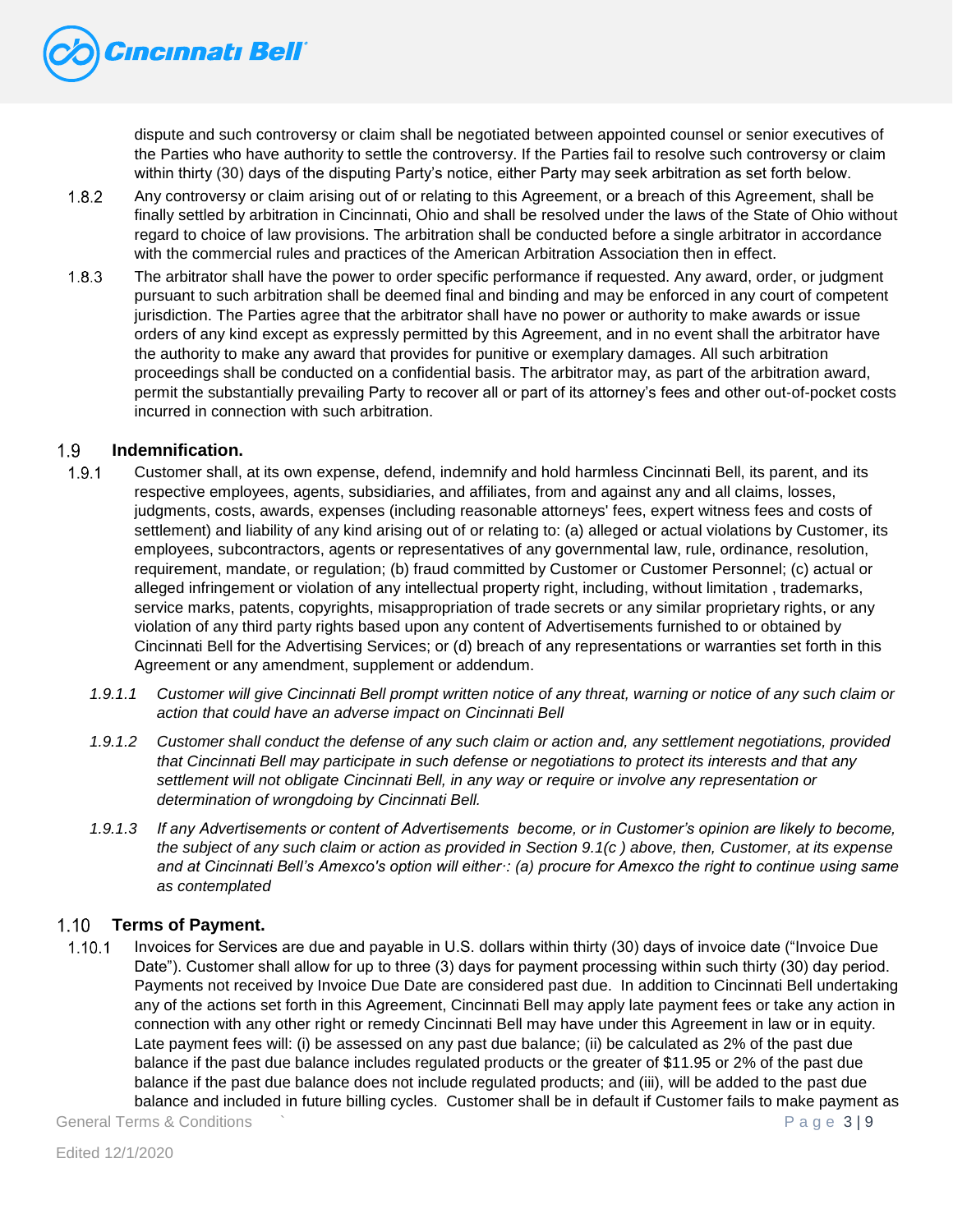

required and such failure remains uncured for five (5) calendar days after the Invoice Due Date. If Customer in good faith disputes any portion of any Cincinnati Bell invoice, Customer shall submit to Cincinnati Bell by the Invoice Due Date, full payment of the undisputed portion of any Cincinnati Bell invoice and written documentation identifying and substantiating the disputed amount. If Customer does not report a dispute within sixty (60) days following the date on the applicable invoice, Customer shall have waived its right to dispute that invoice. Cincinnati Bell and Customer agree to use their respective best efforts to resolve any dispute within thirty (30) days after Cincinnati Bell receives written notice of the dispute from Customer. Any disputed amounts resolved in favor of Customer shall be credited to Customer's account on the next invoice following resolution of the dispute. Any disputed amounts determined to be payable to Cincinnati Bell shall be due within (10) days of resolution of the dispute.

 $1.10.2$ Customer shall pay taxes levied upon any sale, transfer of ownership, installation, license or use of products or services, unless Customer provides a tax exemption certificate. Excluded are taxes on Cincinnati Bell's net income.

#### $1.11 -$ **Contract Renewal**

 $1.11.1$ Unless otherwise provided in the Supplemental Terms (as applicable): Following the expiration of the Initial Term, this Service Agreement shall automatically renew at the current contract rate for additional twelve (12) month periods (each a "Renewal Term") unless either Party terminates this Agreement by providing sixty (60) days advance written notice of termination to the other Party prior to the expiration of the then current Term ("Term" shall mean collectively Initial and/or Renewal Term). Company reserves the right to adjust rates at any time after the expiration of the Initial Term upon sixty (60) days prior written notice to Customer, during which time Customer shall have the right to terminate the Agreement, without incurring termination charges, if Customer does not agree to the stated rate adjustment. In the event Customer does not provide written notice of termination during the sixty (60) day period, Customer shall be deemed to accept the rate adjustment.

## $1.12$ **Termination.**

- $1.12.1$ Notwithstanding the provisions regarding the Term and Termination Charges of each Supplement, and in addition to the Parties' rights of termination specifically provided elsewhere in this Agreement, the following shall apply:
- $1.12.2$ In the event Customer provides timely notice to Cincinnati Bell that it does not intend to renew an automatically renewing contract, Cincinnati Bell will continue to provide service to Customer after the expiration of the then current contract term on a month-to-month basis. The provision of such month-to-month service shall be subject to the terms and conditions and the month-to-month tariff / service agreement rates in effect at the time. Either Party may terminate the month-to-month service, without termination penalty, upon thirty (30) days advance written notice to the other Party.
- $1.12.3$ In the event that one Party breaches any material obligation provided hereunder, excluding payment obligations, or in such Supplement (other than Customer's payment obligations), the other Party shall give the breaching Party written notice of the breach and request that the breach be cured ("Cure Notice"). If the breaching Party fails to cure the specified breach within thirty (30) days of receipt of the Cure Notice (or such other mutually agreed upon time), the other Party shall have the right to terminate the Supplement, effective upon five (5) days prior written notice to the breaching Party ("Termination Notice"). The right of Cincinnati Bell and the Customer to terminate in any such case shall be in addition to any other rights and remedies they may have hereunder or at law or in equity.
- A Party may, at its option, terminate a Supplement effective immediately upon written notice upon the  $1.12.4$ occurrence of an "Insolvency Event of Default" (as defined below) with respect to the other Party. The occurrence of any one or more of the following events shall constitute an "Insolvency Event of Default": the other Party admits in writing its inability to pay its debts generally or makes a general assignment for the benefit of creditors; any affirmative act of insolvency by the other Party or the filing by or against the other Party (which is not dismissed within ninety (90) days of any petition or action) under any bankruptcy, reorganization,

General Terms & Conditions  $\sim$  P a g e 4 | 9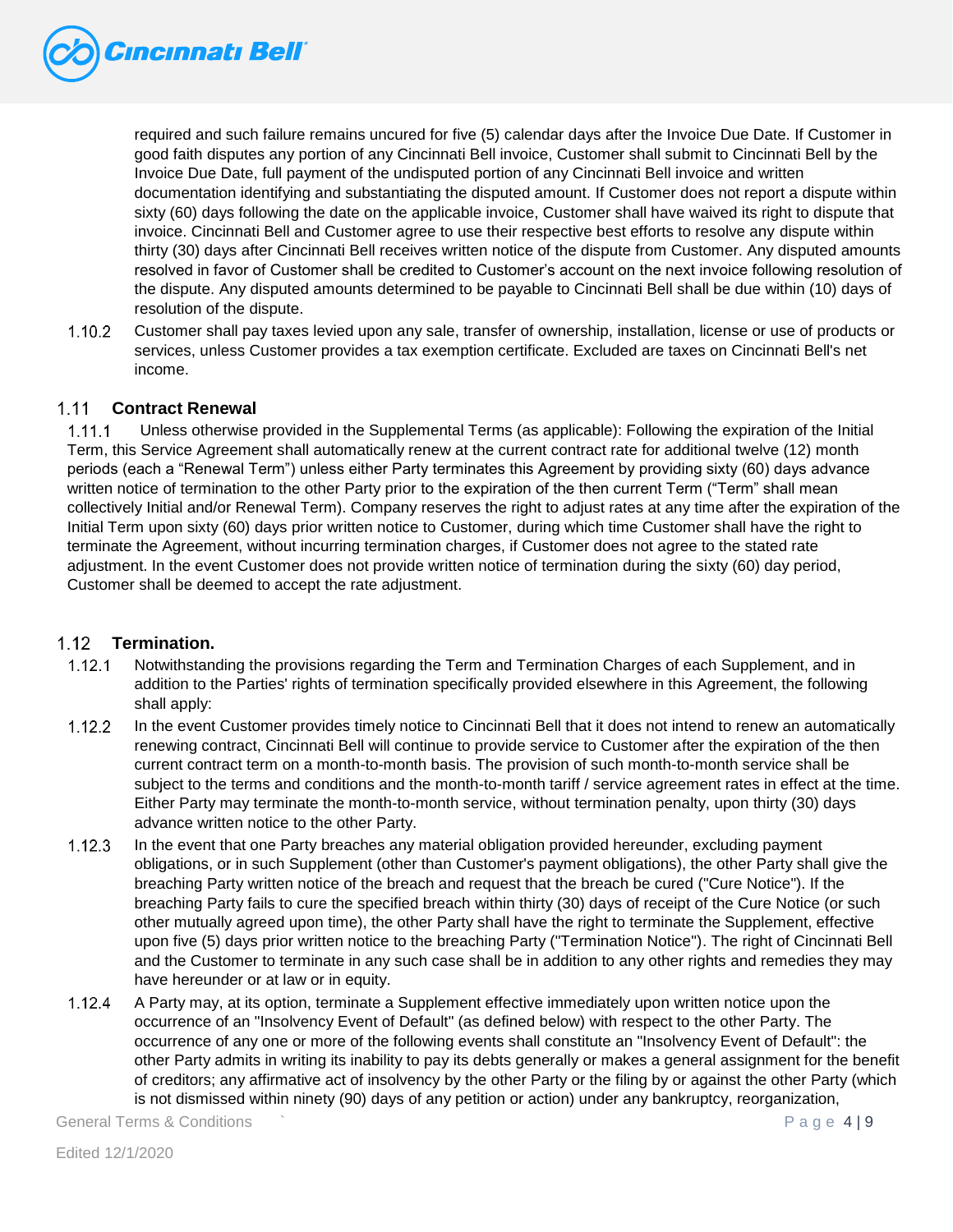

insolvency arrangement, liquidation, dissolution or moratorium law, or any other law or laws for the relief of, or relating to, debtors; or the subjection of a material part of the other Party's property to any levy, seizure, assignment or sale for or by any creditor, third party or governmental agency.

- 1.12.5 If Customer cancels, in whole or in part, any requested addition, rearrangement, relocation or other modification to Services prior to completion thereof, Customer will reimburse Cincinnati Bell for the actual expenses incurred by Cincinnati Bell in connection with such modification prior to Cincinnati Bell 's receipt of notice of cancellation; provided, however, the amount of such reimbursement will not exceed the service, construction, installation, termination and other charges for which Customer would have otherwise been responsible.
- $1.12.6$ Customer shall have the right to terminate any Supplement for convenience at any time upon thirty (30) days prior written notice to Cincinnati Bell. The termination charge will be considered to be liquidated damages and will be Cincinnati Bell's sole remedy against Customer for early termination, except for outstanding charges. The termination liability language contained within the applicable Supplement is not intended to indicate that the Commissions have approved or sanctioned the specific termination charges contained herein. Signatories to the Agreement shall be free to pursue whatever legal remedies they may have should a dispute arise.
- $1.12.7$ Customer shall have the right to terminate any Supplement for convenience at any time upon thirty (30) days prior written notice to Cincinnati Bell. In the event that any service under this Agreement is terminated by Customer for convenience or for reasons other than Cincinnati Bell's breach of this Agreement prior to the expiration of the then-current Term, the Customer will pay a termination charge equal to all remaining amounts due or to become due, including but not limited to all monthly charges for which Customer would have been responsible if the Customer had not terminated prior to the expiration of the then-current Term.
- $1.12.8$ One or more Supplements may be terminated by the Parties without causing a termination of this Agreement or other Supplements.

## **Indemnification.**   $1.13 -$

 $1.13.1$ Customer shall indemnify, defend and hold harmless Cincinnati Bell and its parent company, affiliates, employees, directors, officers, and agents from and against all claims, demands, actions, causes of actions, damages, liabilities, losses, and expenses (including reasonable attorney's fees) incurred as a result of claims for damage to property and/or personal injuries (including death) arising directly out of the Customer's performance of obligations under this Agreement. A Party shall notify the other Party and describe the claim or action within fourteen (14) days of becoming aware of the claim or action itself. Customer may undertake the defense of any such claim or action and permit Cincinnati Bell to participate therein. The settlement of any such claim or action by Customer without Cincinnati Bell's prior written consent, shall release the Cincinnati Bell from its obligations hereunder with respect to such claim or action so settled.

## $1.14 -$ **Responsibilities of Each Party.**

Each Party has and hereby retains the right to exercise full control of and supervision over its own performance  $1.14.1$ of its obligations under this Agreement and retains full control over the employment, direction, compensation and discharge of their respective employees assisting in the performance of such obligations. Each Party will be solely responsible for all matters relating to payment of such employees, including compliance with social security taxes, withholding taxes and all other regulations governing such matters. Except as otherwise provided in this Agreement, each Party will be responsible for its own acts and those of its employees, agents, and contractors during the performance of such Party's obligations hereunder.

## $1.15$ **Limitations of Liability.**

 $1.15.1$ Cincinnati Bell's liability arising out the provision of: (i) Services; (ii) delays in the restoration of Services; or (iii) arising out of mistakes, accidents, omissions, interruptions, errors or defects in transmission, or delays caused by judicial or regulatory authorities, shall be subject to the limitations set forth below and in the applicable Tariff. In no event shall Cincinnati Bell be liable to customer, customer's own customers, or any other third party with respect to the subject matter of this agreement under any contract, warranty, negligence, strict liability, or other theory for any type of indirect, consequential, incidental, reliance, special, or punitive damages, or for any lost

General Terms & Conditions ` P a g e 5 | 9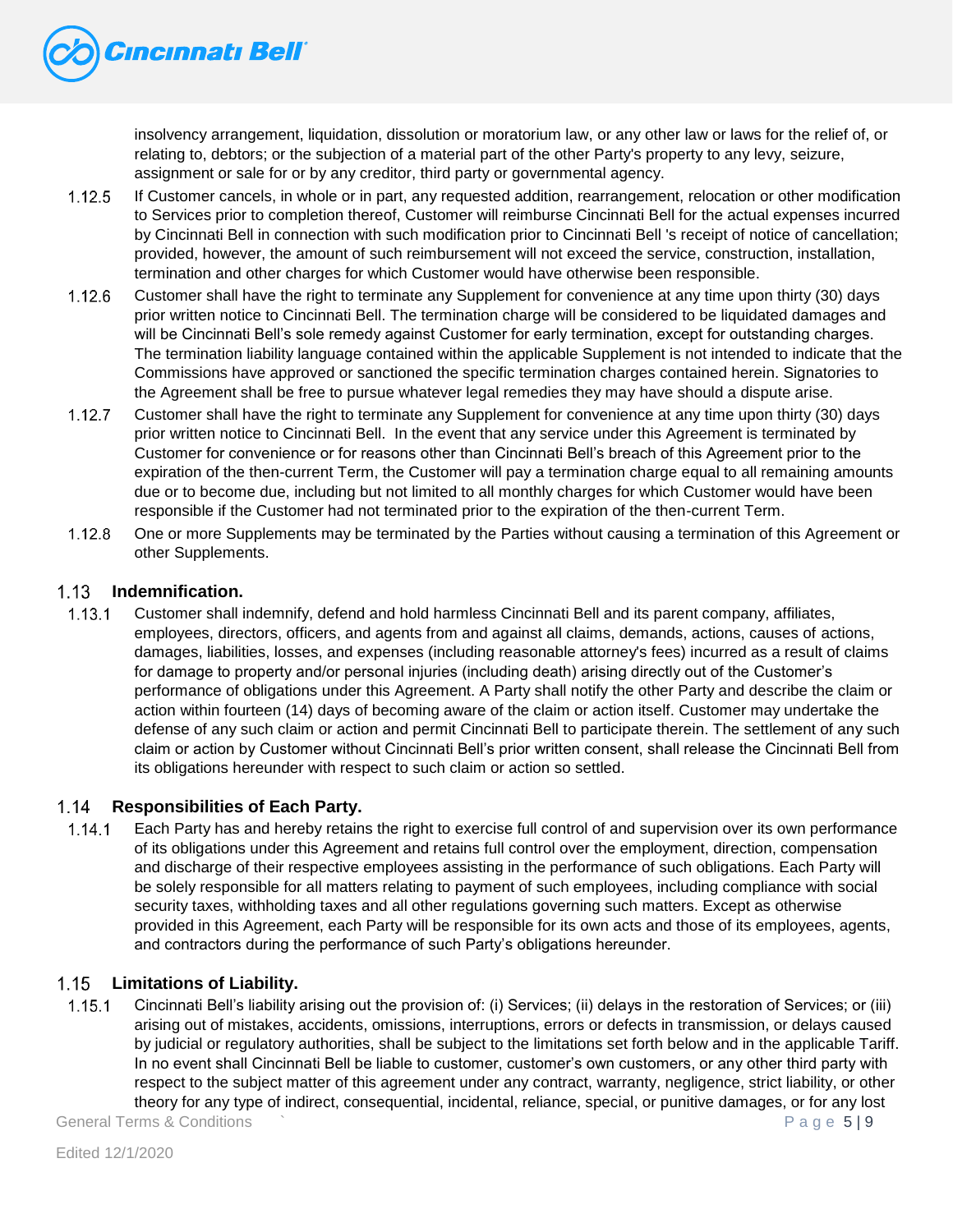

profits, lost revenues, or lost savings of any kind, arising out of or relating to this agreement whether or not Cincinnati Bell or Customer was advised of the possibility of such damages and whether or not such damages were foreseeable. For purposes of this section, "Cincinnati Bell" is deemed to include Cincinnati Bell's parent company, and its respective affiliates and subsidiaries, and the directors, officers, employees, agents, representatives, subcontractors and suppliers of each of them.

 $1.15.2$ The Parties hereto agree that the termination liabilities and the limitations on liability contained in this Agreement are fair and reasonable adjustments to the uncertain and difficult to ascertain damages which might arise under this Agreement and are intended to be reasonable allocations by the Parties of the business risks inherent in this Agreement.

## $1.16$ **Security and Access.**

 $1.16.1$ Employees and agents of Cincinnati Bell and its subsidiaries, while on the premises of Customer, will comply with all reasonable rules, regulations and security requirements of Customer.

## **Work on Customer's Premises.**

 $1.17.1$ In performance of its obligations hereunder, Cincinnati Bell shall comply with all applicable laws and will indemnify and hold Customer harmless from and against any claims, demands, suits, losses, damages, costs and expenses arising out of Cincinnati Bell's noncompliance with any such laws. If Cincinnati Bell's work related to this Agreement involves operations by Cincinnati Bell on the premises of Customer, Cincinnati Bell shall take reasonable precautions necessary to prevent the occurrence of any injury to person or property during the progress of such work. Except to the extent an injury to person or property is the result of Customer's negligence or willful misconduct, Cincinnati Bell shall defend, indemnify and hold harmless Customer against any claims, demands, suits, losses, damages, costs and expenses which are directly and proximately caused by negligent or willful conduct of Cincinnati Bell's employees, agents or subcontractors.

#### $1.18$ **Customer Obligations.**

 $1.18.1$ Prior to requesting repair service from Cincinnati Bell, Customer will use its best efforts, including but not limited to performing reasonable diagnostic tests, to verify whether any trouble with the Service is a result of the Customer's equipment or facilities. Customer shall be responsible for any such trouble resulting from the Customer's equipment or facilities. Customer will cooperate with any joint testing of the Service reasonably requested by Cincinnati Bell.

#### $1.19 -$ **System Maintenance.**

 $1.19.1$ In the event Cincinnati Bell determines that it is necessary to interrupt Services or that there is a potential for Services to be interrupted for the performance of system maintenance, Cincinnati Bell will use good faith efforts to notify Customer prior to the performance of such maintenance and will schedule such maintenance during non-peak hours (midnight to 6:00 am. local time). In no event shall interruption for system maintenance constitute a failure of performance by Cincinnati Bell.

## 1.20 **Subcontracting.**

 $1.20.1$ Cincinnati Bell may subcontract work to be performed under this Agreement, but shall retain responsibility for the work.

## **Changes in Laws.**

 $1.21.1$ This Agreement is predicated upon current state and federal laws and regulations. If new laws or regulations or new applications of current law and regulations affect this Agreement, either Party may request on thirty (30) days' written notice that one or more provisions be renegotiated consistent with the changed circumstances.

## $1.22$ **Force Majeure.**

General Terms & Conditions ` P a g e 6 | 9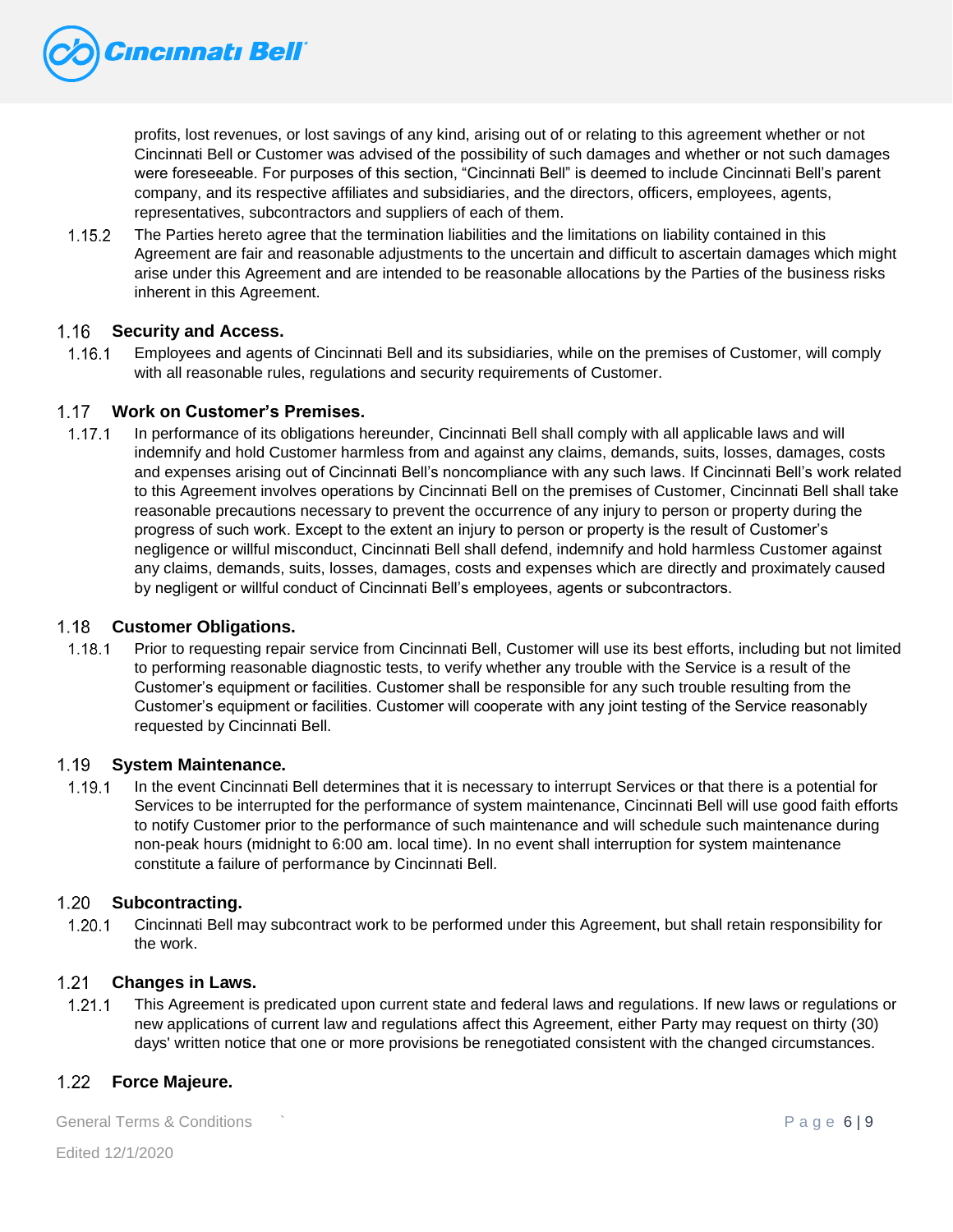

 $1.22.1$ No Party shall be held liable for any delay or failure in performance of any part of this Agreement, including any Supplement, caused by a force majeure condition, including fires, pandemics, embargoes, explosions, power blackouts, earthquakes, volcanic action, floods, wars, water, the elements, labor disputes (such as a work stoppage), civil disturbances, government requirements, civil or military authorities, acts of God or a public enemy, inability to secure raw materials, inability to secure product of manufacturers or outside vendors, inability to obtain transportation facilities, acts or omissions of transportation common carriers, or other causes beyond its reasonable control whether or not similar to the foregoing conditions. If any force majeure condition occurs, the Party whose performance fails or is delayed because of such force majeure condition ("Delayed Party") shall promptly give written notice thereof to the other Party. The Delayed Party shall use all best efforts to avoid or mitigate performance delays despite a force majeure condition, and shall restore performance as soon as the force majeure condition is removed.

#### $1.23$ **Good Faith Performance.**

 $1.23.1$ Each Party shall act in good faith in its performance under this Agreement and, in each case in which a Party's consent or agreement is required or requested hereunder, such Party shall not unreasonably withhold or delay such consent or agreement, as the case may be.

#### $1.24$ **No License.**

 $1.24.1$ Except as expressly provided in this Agreement or a Supplement, no license under patents, copyrights, trademarks, service marks, trade names or other indicia of origins, or any other intellectual property right (other than the limited license to use consistent with the terms, conditions and restrictions of this Agreement) is granted by either Party or shall be implied or arise by estoppel with respect to any transactions contemplated under this Agreement.

#### $1.25$ **Amendments; Waivers.**

 $1.25.1$ Except as otherwise provided in this Agreement, no amendment or waiver of any provision of this Agreement, and no consent to any default under this Agreement, shall be effective unless the same shall be in writing and signed by an authorized official of the Party against whom such amendment, waiver or consent is claimed. In addition, no course of dealing or failure of any Party to strictly enforce any term, right or condition of this Agreement shall be construed as a waiver of such term, right or condition.

#### $1.26$ **Notices.**

- 1.26.1 All notices, demands, requests, elections, or other communications provided under this Agreement or which may be given by one Party to the other Party under this Agreement and to the extent a notice relates to an alleged breach, termination, or other claim under a Supplement, such notice shall be made in writing (unless specifically provided otherwise herein) and unless otherwise specifically required by this Agreement to be delivered to another representative or point of contact, shall be (a) delivered personally, (b) delivered by express delivery service, (c) mailed, first class, certified mail postage prepaid, return receipt requested or (d) delivered by telecopy and shall be deemed effective upon receipt; provided that a confirmation copy is sent by the method described in (a), (b) or (c) of this Section. Notices shall be addressed to the parties at the addresses set forth on the Services Agreement sheet.
- Changes in notice designation shall be made in writing and shall be deemed effective upon receipt. Notices will  $1.26.2$ be deemed given as of the earlier of (i) the date of actual receipt, (ii) the next business day when notice is sent via express mail or personal delivery, (iii) four (4) business days after mailing in the case of first class, certified U.S. mail or (iv) on the date set forth on the confirmation in the case of telecopy.

## $1.27$ **No Rights to Third Parties.**

 $1.27.1$ This Agreement shall not be deemed to provide third parties with any remedy, claim, right of action or other right.

General Terms & Conditions ` P a g e 7 | 9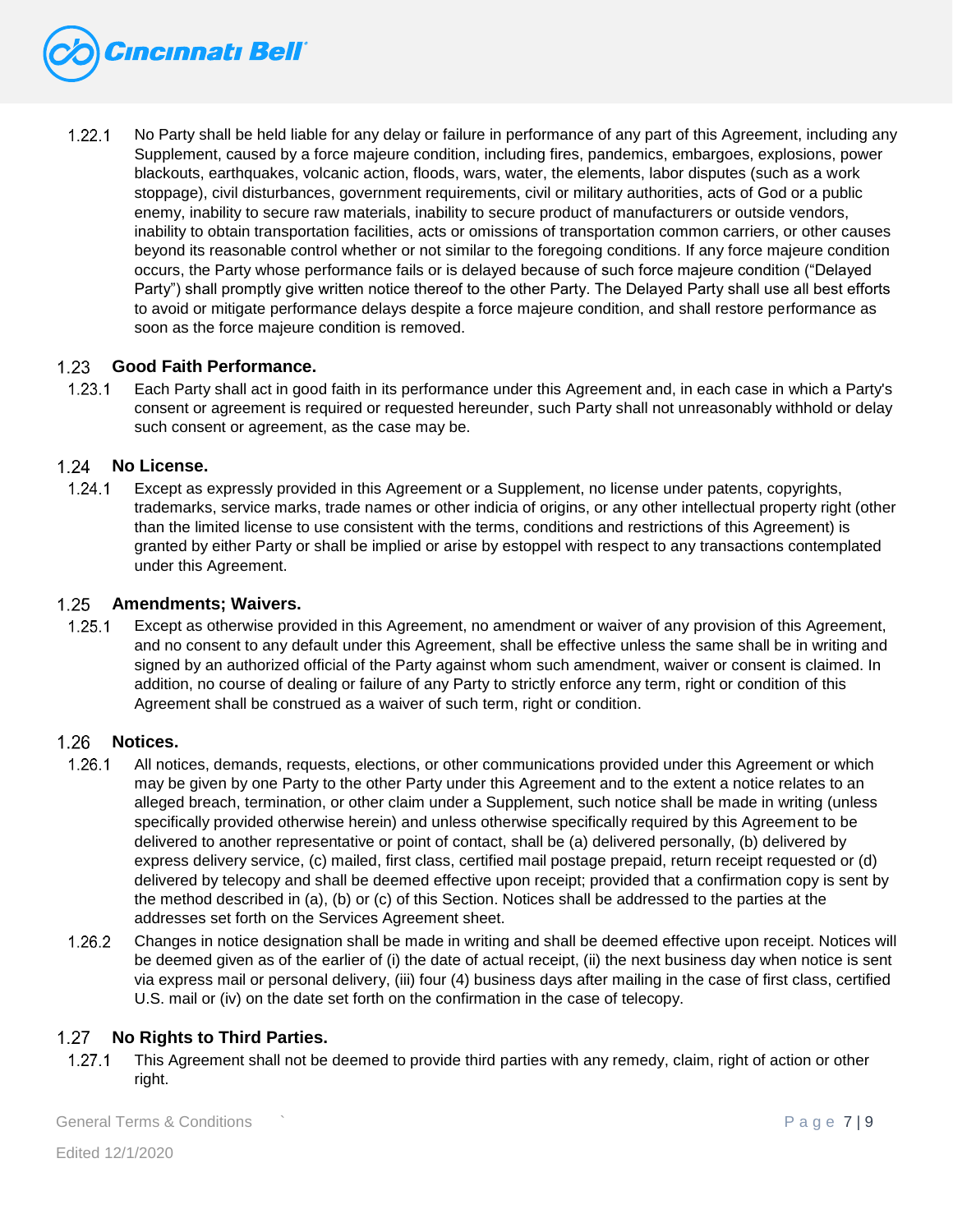

## $1.28$ **Severability.**

 $1.28.1$ If any term, condition, or provision of this Agreement shall be invalid or unenforceable for any reason, such invalidity or unenforceability shall not invalidate or render unenforceable the remainder of this Agreement; and, unless such construction would be unreasonable, this Agreement shall be construed as if not containing the invalid or unenforceable provision or provisions and the rights and obligations of each Party shall be construed and enforced accordingly. If necessary to affect the intent of the Parties, the Parties shall negotiate in good faith to amend this Agreement to replace the unenforceable language with enforceable language that reflects such intent as closely as possible.

## $1.29<sub>1</sub>$ **Assignment.**

 $1.29.1$ Customer will not resell or permit any third party to use any of the services provided by Cincinnati Bell hereunder. Neither Customer nor Cincinnati Bell may assign this Agreement without the prior written consent of the other Party, which shall not be unreasonably withheld or delayed. Cincinnati Bell shall not be required to obtain consent in the case of a sale of all or substantially all the assets of Cincinnati Bell or an assignment to an entity directly or indirectly owning or controlling, owned or controlled by, or under common control with the assigning Party. Notwithstanding the foregoing, Cincinnati Bell shall retain the right to terminate this Agreement without further obligation or liability to Customer, its successors or assigns, if, in its sole and exclusive judgment any assignment or purported assignment by Customer is to be made to a competitor of Cincinnati Bell.

## $1.30<sub>1</sub>$ **Entire Agreement; Continuing Obligations.**

- $1.30.1$ The Agreement, which includes the Services Agreement, Terms & Conditions and Supplements, constitutes the entire Agreement between the Parties concerning the subject matter hereof. All prior agreements, representations, statements, negotiations, understandings, proposals, and undertakings, oral or written, with respect to the subject matter thereof are superseded and replaced by the provisions of this Agreement.
- $1.30.2$ Irrespective of any provision contained in this Agreement or in any Supplement to the contrary, Articles 6 through 9 and Articles 11 through 30 of this Agreement shall take precedence over, supersede and control any conflicting provision (or the absence of a provision) heretofore or hereinafter executed by the Parties unless such Article, including any subsection thereof, is expressly identified as the subject of an amendment that is in writing and agreed upon by a representative of each Party having authority to agree to such amendment.
- $1.30.3$ Any liability or obligation of any Party to the other Party for acts or omissions prior to the cancellation or termination of this Agreement, any obligation of any Party to make payments, any obligation of any Party under the provisions of Article 7 hereof regarding Confidential Information, Article 8 hereof regarding resolution of disputes, Articles 11 and 15 hereof regarding indemnification, and Article 13 regarding limitations on liability, and any provisions that, by their terms, are contemplated to survive (or be performed after) termination of this Agreement, shall, in each case, survive cancellation or termination of this Agreement.
- 1.30.4 The rights and obligations under this Agreement shall survive any merger or sale of either Party and shall be binding upon the successors and permitted assigns of each Party.
- Under federal law, Customer has a right, and Cincinnati Bell has a duty, to protect the confidentiality of 1.30.5 information regarding the telecommunications services Customer buys from Cincinnati Bell, including the amount, type, and destination of Customer's service usage; the way Cincinnati Bell provides services to Customer; and Customer's calling and billing records. Together, this confidential information is described as Customer Propriety Network Information ("CPNI"). Customer hereby consents to Cincinnati Bell sharing its CPNI with Cincinnati Bell affiliates, subsidiaries and any other current or future direct or indirect subsidiaries of the Cincinnati Bell parent company as well as Cincinnati Bell agents and authorized sales representatives, to develop or bring to new products or services to Customer's attention. This consent survives the termination of Customer's service and is valid until Customer affirmatively revokes or limits such consent.

## $1.31$ **Regulatory Approval; Tariffs.**

General Terms & Conditions  $\sim$  P a g e  $\sim$  P a g e  $\sim$  P a g e  $\sim$  P a g e  $\sim$  P a g e  $\sim$  P a g e  $\sim$  P a g e  $\sim$  P a g e  $\sim$  P a g e  $\sim$  P a g e  $\sim$  P a g e  $\sim$  P a g e  $\sim$  P a g e  $\sim$  P a g e  $\sim$  P a g e This Agreement is subject to applicable regulatory requirements. In the event of any conflict between the terms of this Agreement and applicable regulatory requirements, such regulatory requirements will take precedence and be controlling.